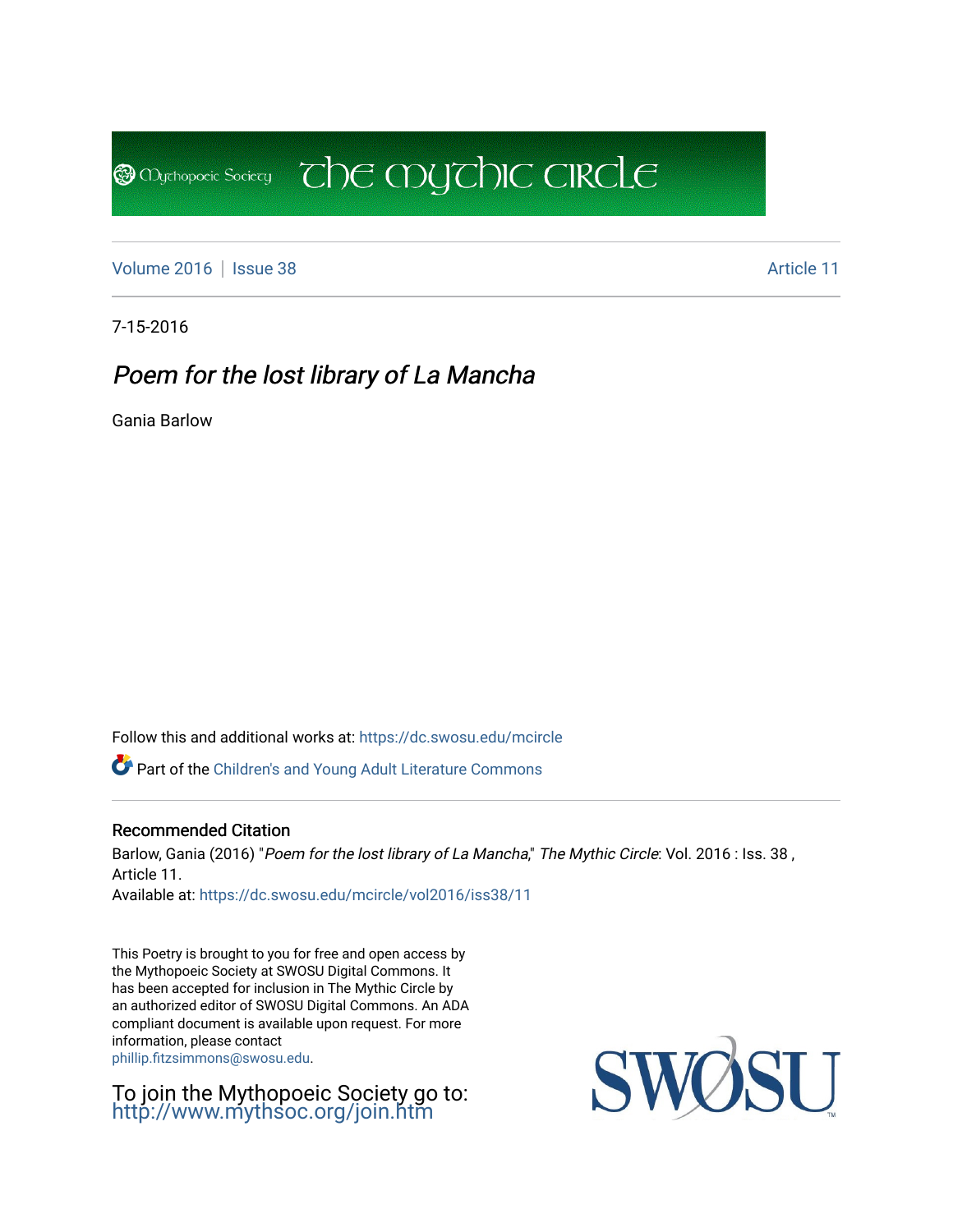### Mythcon 52: The Mythic, the Fantastic, and the Alien

Albuquerque, New Mexico; July 29 - August 1, 2022 <http://www.mythsoc.org/mythcon/mythcon-52.htm>



#### Abstract

After the books are burned there is a hush and then a flutter of ashy syllables out into the world